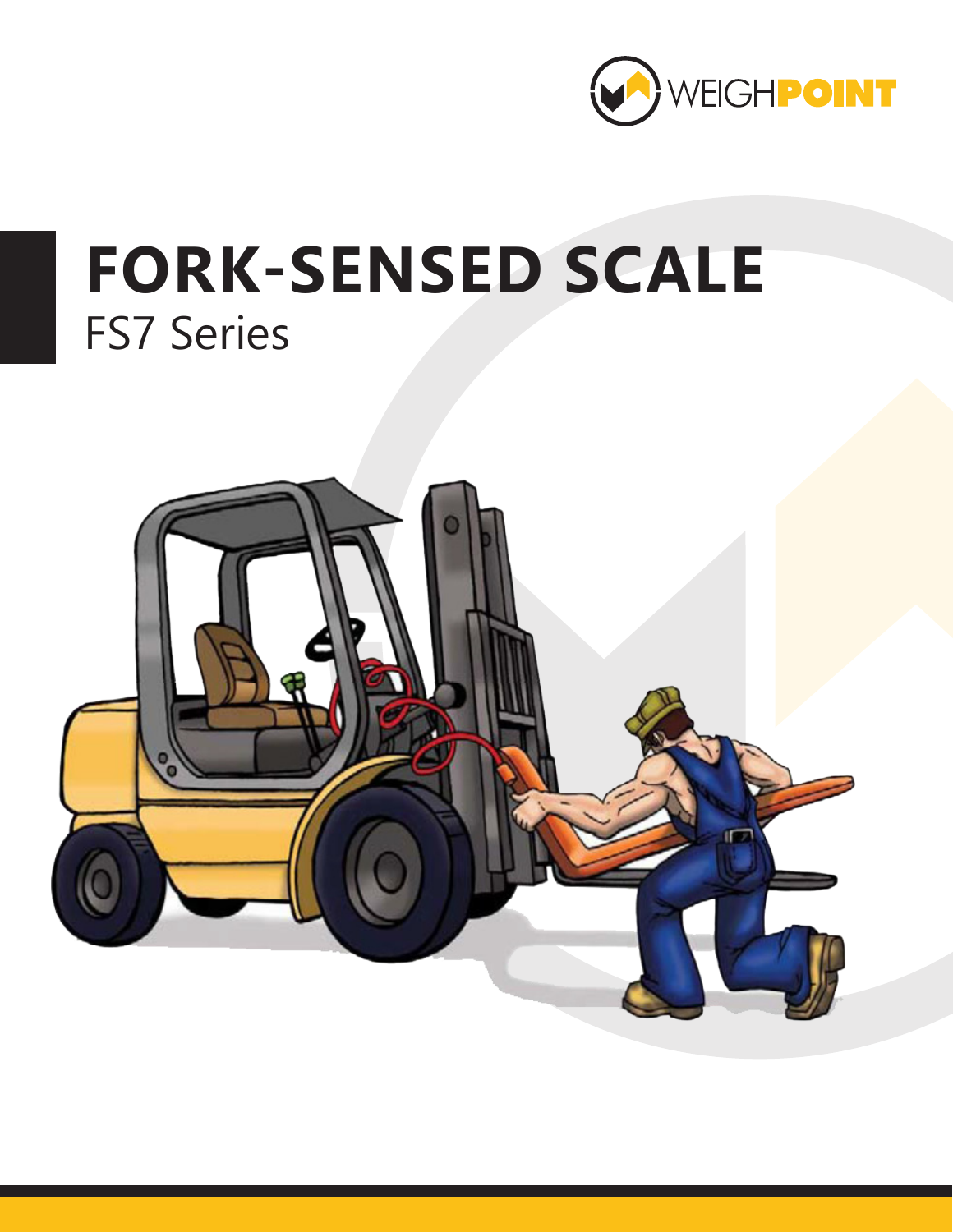## How It Works

The FS7 utilizes four high capacity load cells imbedded in the forks. The operate with a unique patent pending design that send an accurate weight signal to a state-of-the-art microprocessor display. This system can also use a piece counting weight display for automatically weighing parts. The forks are capable of fitting standard pallets and are equipped with a tapered nose section.



**Modular Design** - makes for easy systematic repairs. You local weigh scale service provider fully understands the WeighPoint system, thus facilitating low cost maintenance.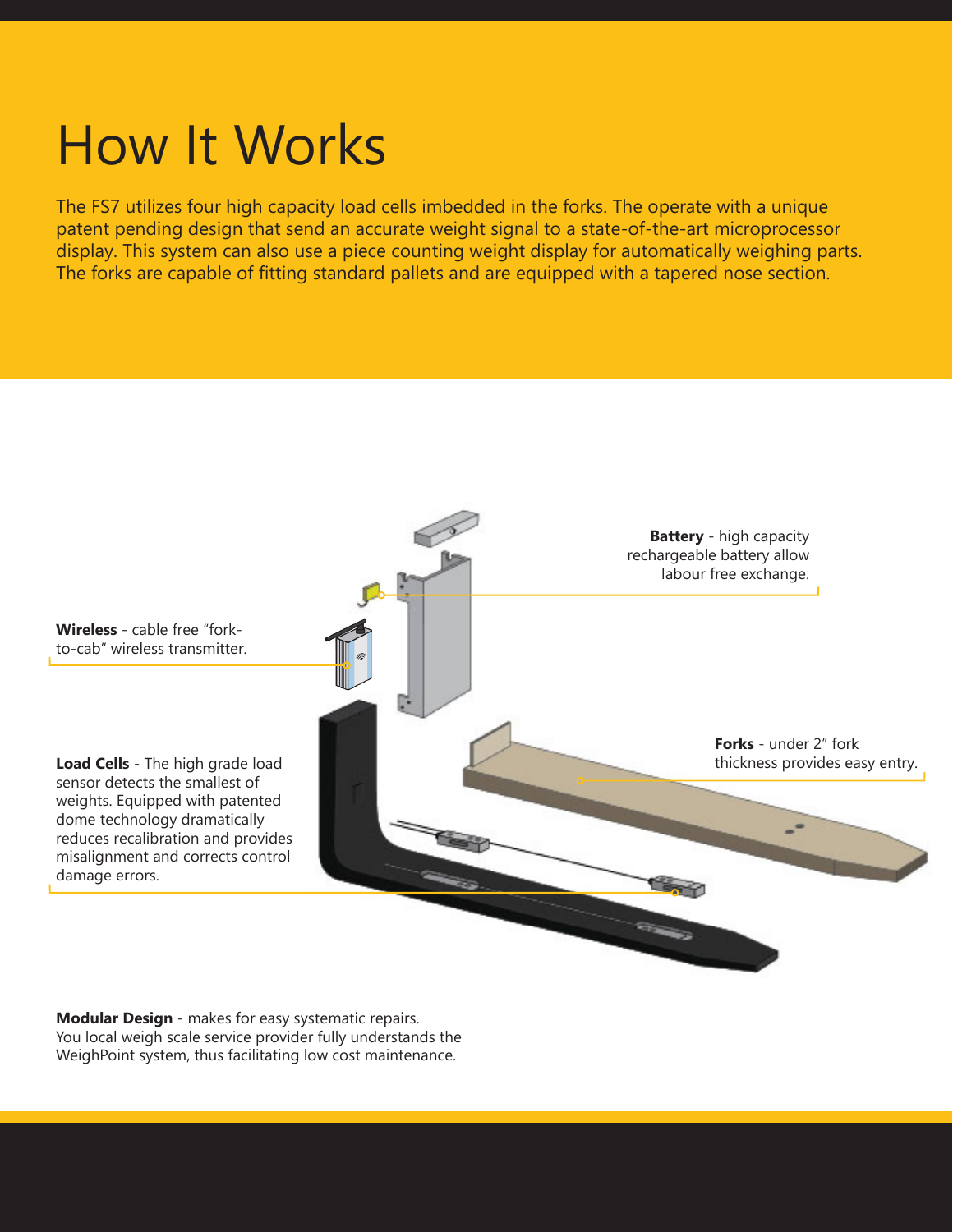

### **B** Safety

- Robust weigh system clamps on easily without alterations to the truck
- Especially designed for cross-docking operations
- The choice for shipping and receiving or harsh production environments
- 99.6 to 99.8% depending upon selected model



- The lift trucks manufacturers weight specifications are not diminished as there is no need for a false carriage
- Overload alert can control maximum load limits



- Years of operation without the need to recalibrate. (Certification can be performed by your local scale company)
- Security code and break seal are required to activate calibration and settings, thus preventing tampering